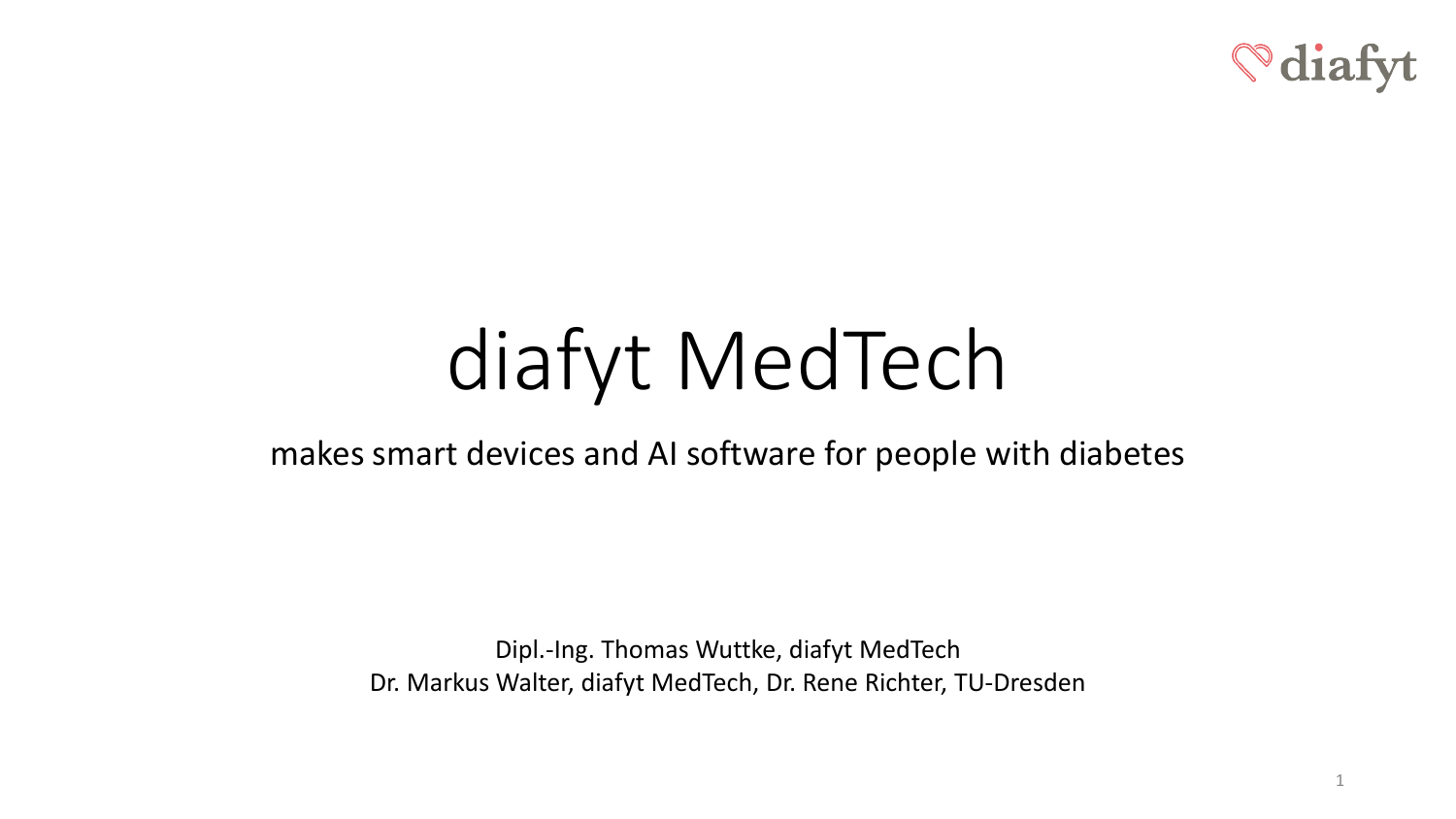

# Founding Team



#### **Markus Oehme**, Development

PhD in Mathematics, Member of MENSA, Graduate from Universität Jena, Germany

#### **Thomas Wuttke**, CEO, Diabetic

Engineering degree and 4 years law school, founder of diafyt MedTech and pg40 Consulting Group in Germany and USA

#### **Rene Richter**, Hardware Design

PhD in Electronics, Inventor of 30+ patents for insulin drug delivery devices in collaboration with Sanofi

**Matthias Badack**, Advisor Business Development **Knut Mai**, Medical Advisor: PhD and Professor at Charité **Total team size** in 2021: 13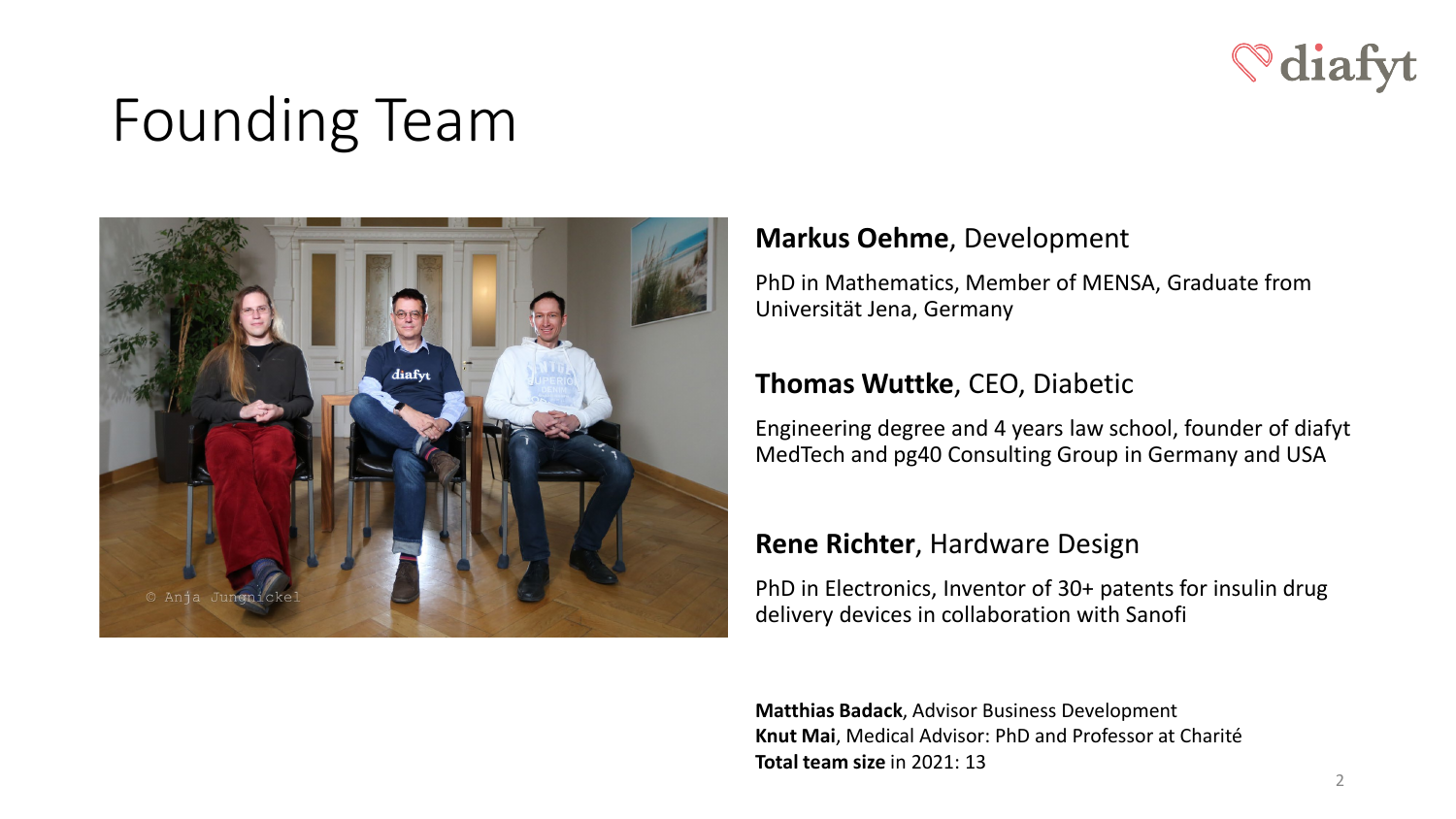

# Diabetes management is challenging

Intensified insulin therapy for type 1 diabetics is ingenious. If used correctly, it is completely free of side effects and in the end without long-term consequences. In short, a life like a healthy person would be possible.

### Why only "**would be**" possible?

The condition for success is perfect insulin dosing. If this goes wrong, extreme blood glucose oscillations lead to short term very **unpleasant discomfort, extreme long term damage and death**.

This is what we are tackling to solve with diafyt. Instead of just measuring the glucose value, a powerful AI calculates the optimal insulin demand. This is fully automatic and individually optimized.

But that's not all. High-tech devices like smart insulin-pens, novel sensors and intelligent software not only **improve the quality of life but also extend the lives of people with diabetes**.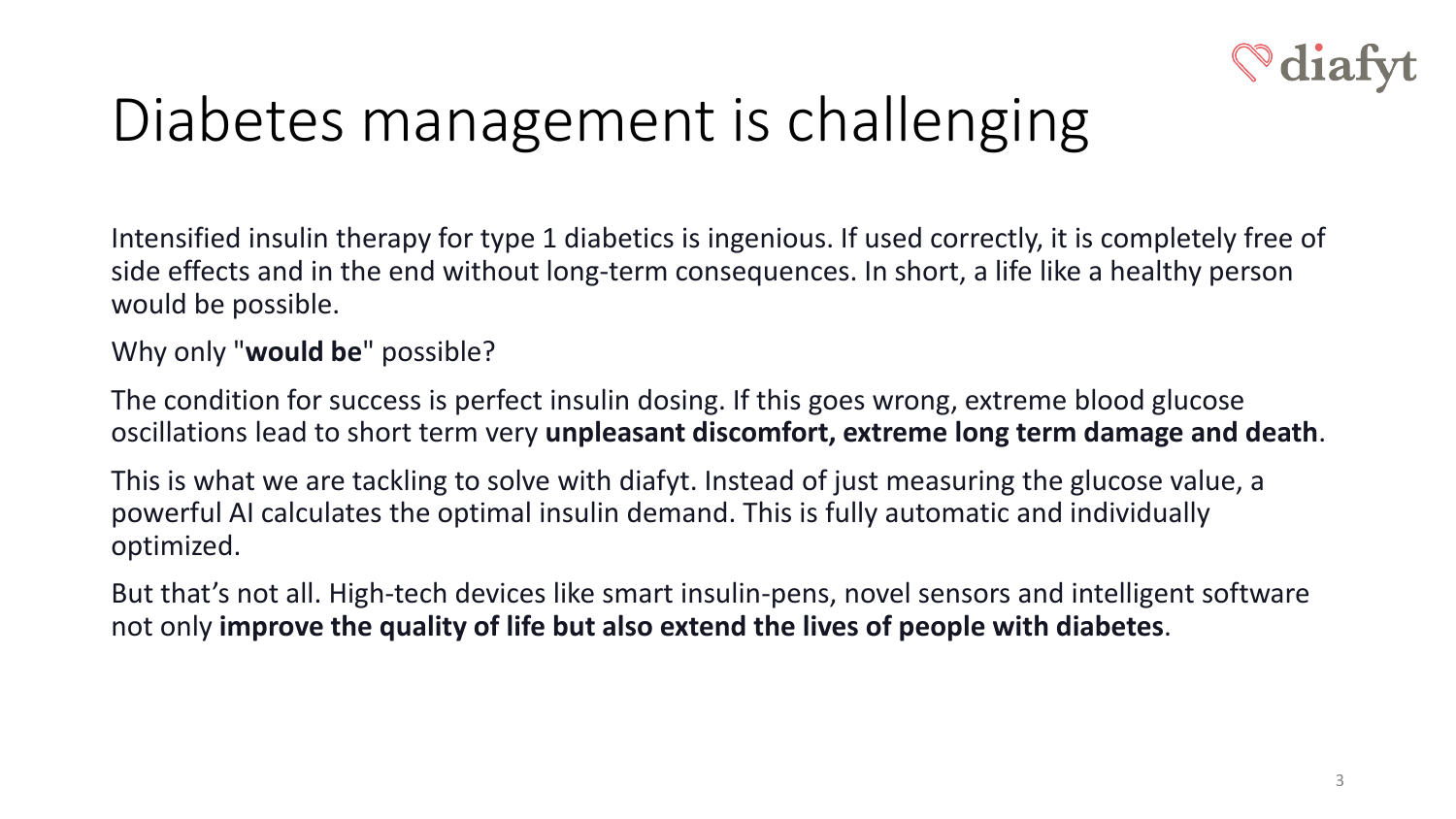

# diafyt Intelligent Insulin Management (AIM)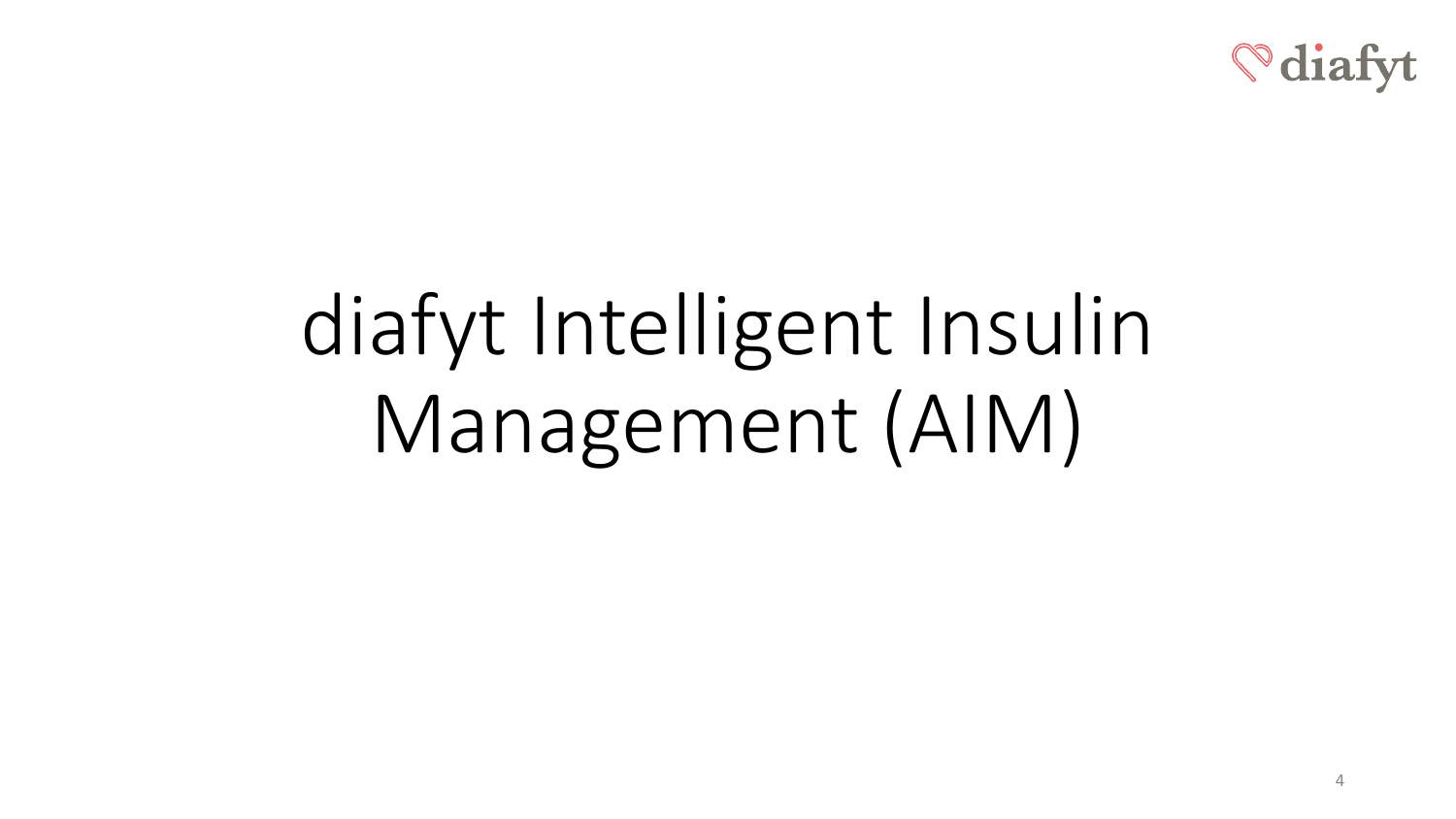

# diafyt App

• The frequency of severe hypoglycemic events before and after initiation of the Smart Insulinpen system among the population of continuous glucose monitoring (CGM) users on multiple daily insulin therapy was analyzed to estimate the potential hypoglycemia-related medical cost savings.



- Calculates personalized insulin doses
- continuously learns patient metabolism (uses AI)
- **Syncs with CGMs and Insulin Pen**
- **Reminds you to dose**
- **Automatically logs doses**
- **EXP** Creates sharable reports with up to 90 days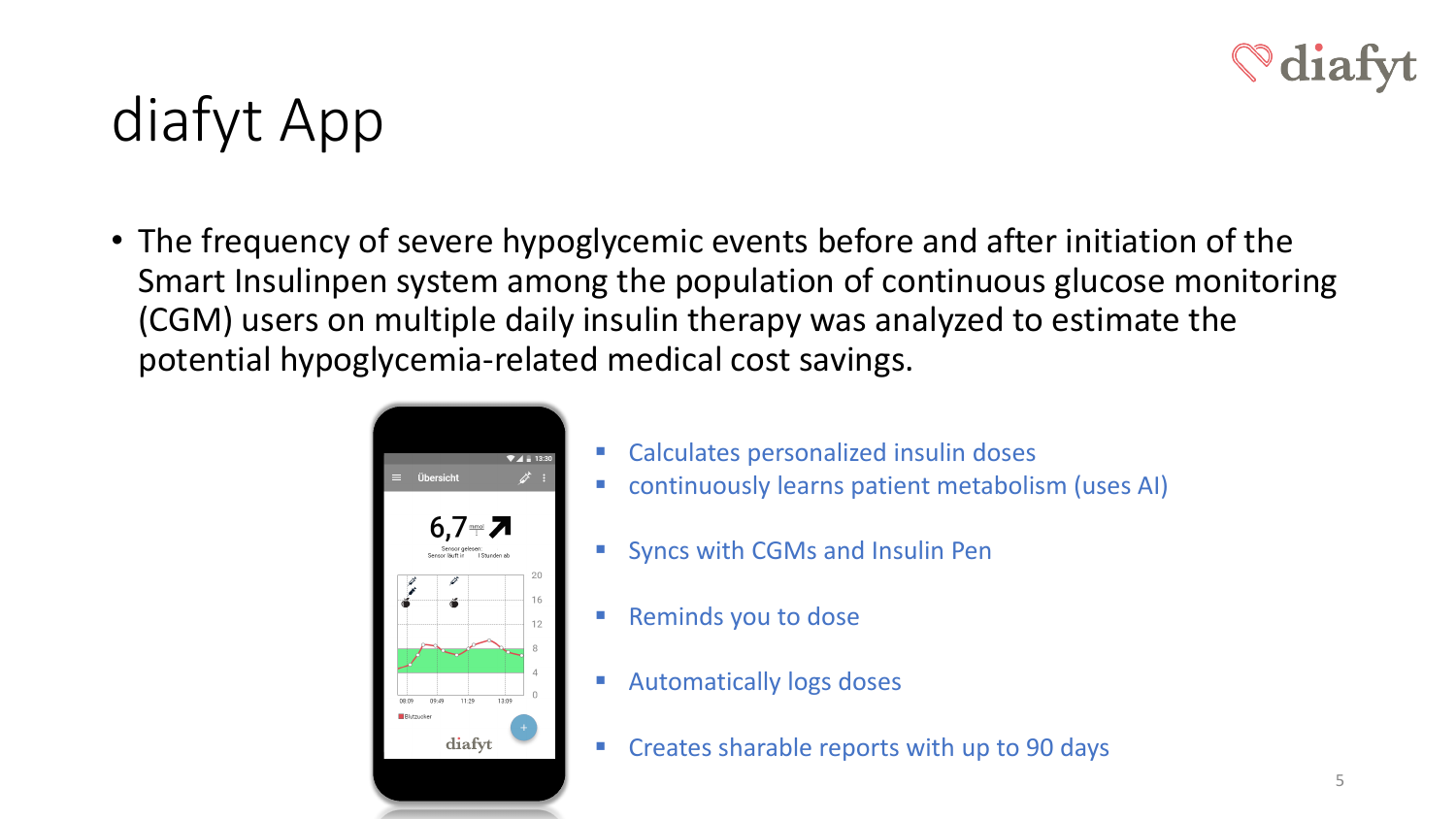

### Methods

• Sensor-detected severe hypoglycemic events (defined as ≥ 10 minutes of consecutive SG readings of <54 mg/dL) where determined and result in clinical events, hospitalization, emergency room visits and ambulance transportation.

#### **Severe Hypoglycemic Event Intervention Rates**

- **7%** require hospitalization
- **15%** require Emergency Department visit
- **29%** require an ambulance response

**Cost of Severe Hypoglycemic Events**

- **515,960** hospitalization cost
- **51,976 ER visit cost visit**
- **\$810** ambulance cost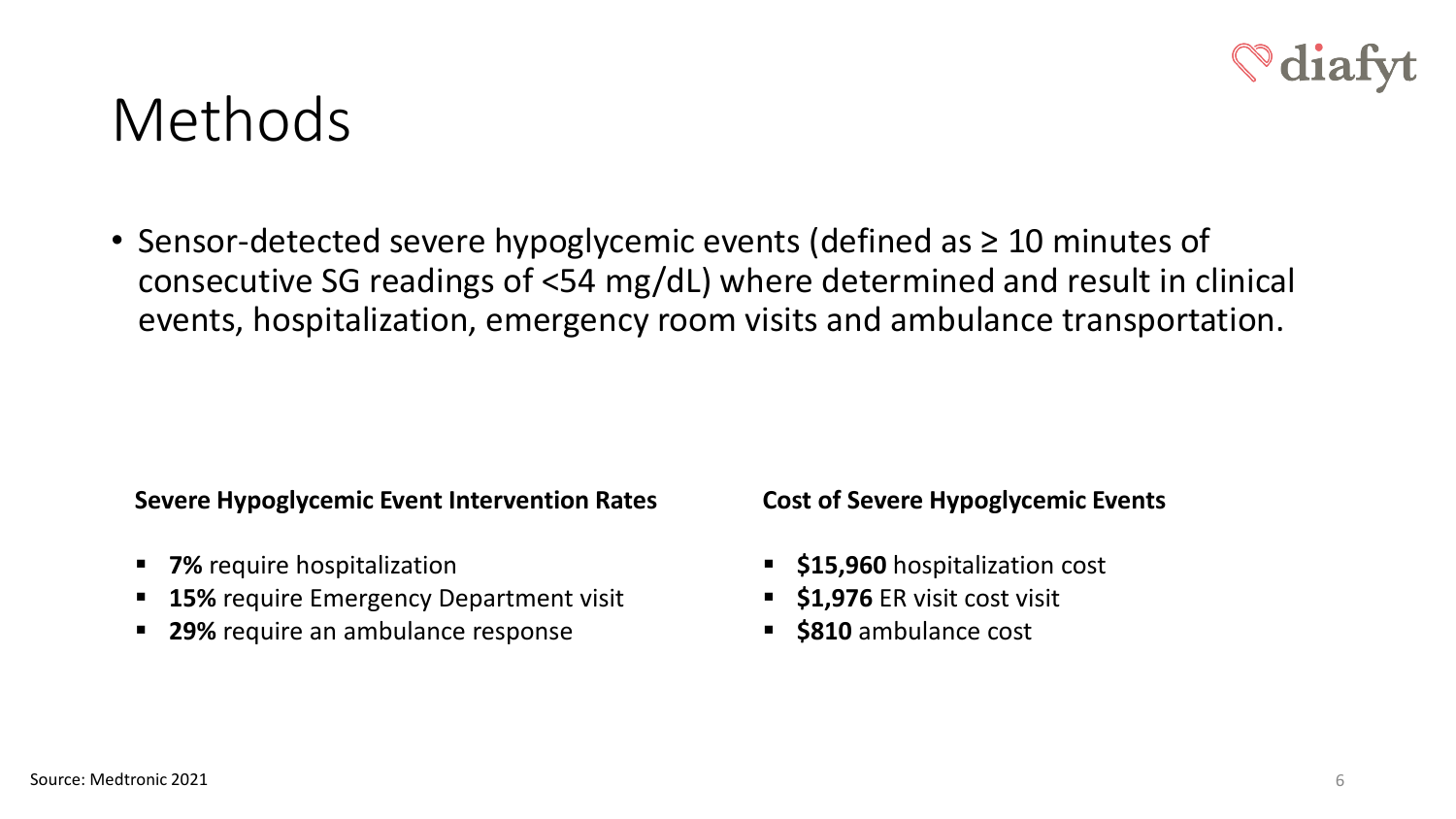## Results

### Potential cost savings of using diafyt Smartpen



**13%** decrease in sensor-detected severe hypoglycemic events in the 90 days after initiating Smartpen use

The anticipated cost reduction per user per month with Smartpen = \$237

The expected annual savings per user would be  $=$  \$2176

<u>Salat</u>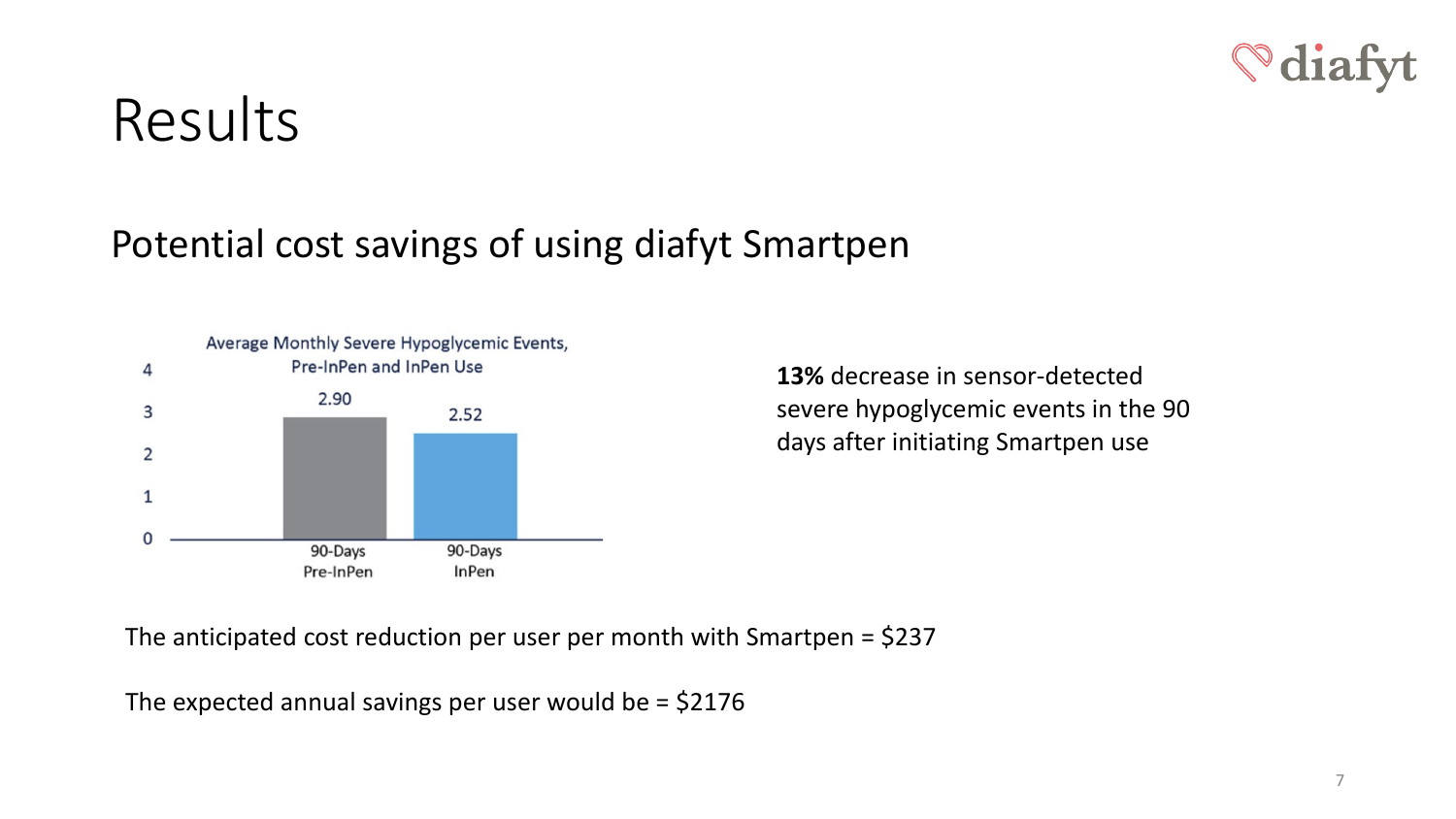

### Conclusion

- Use of the Smartpen system (Smartpen + App) is associated with reduced sensor detected severe hypoglycemic events
- This in turn may result in significant cost savings assuming sensor detected events result in clinical-defined severe hypoglycemic events

| <b>Proportion</b> | <b>Savings per User</b><br>per Month | <b>Annual Savings</b><br>per User |
|-------------------|--------------------------------------|-----------------------------------|
| 100%              | \$237                                | \$2,176                           |
| 90%               | \$213                                | \$1,958                           |
| 75%               | \$178                                | \$1,632                           |
| 50%               | \$119                                | \$1,088                           |
| 25%               | \$59                                 | \$544                             |
| 10%               | \$24                                 | \$218                             |



*diafyt Smartpen and App*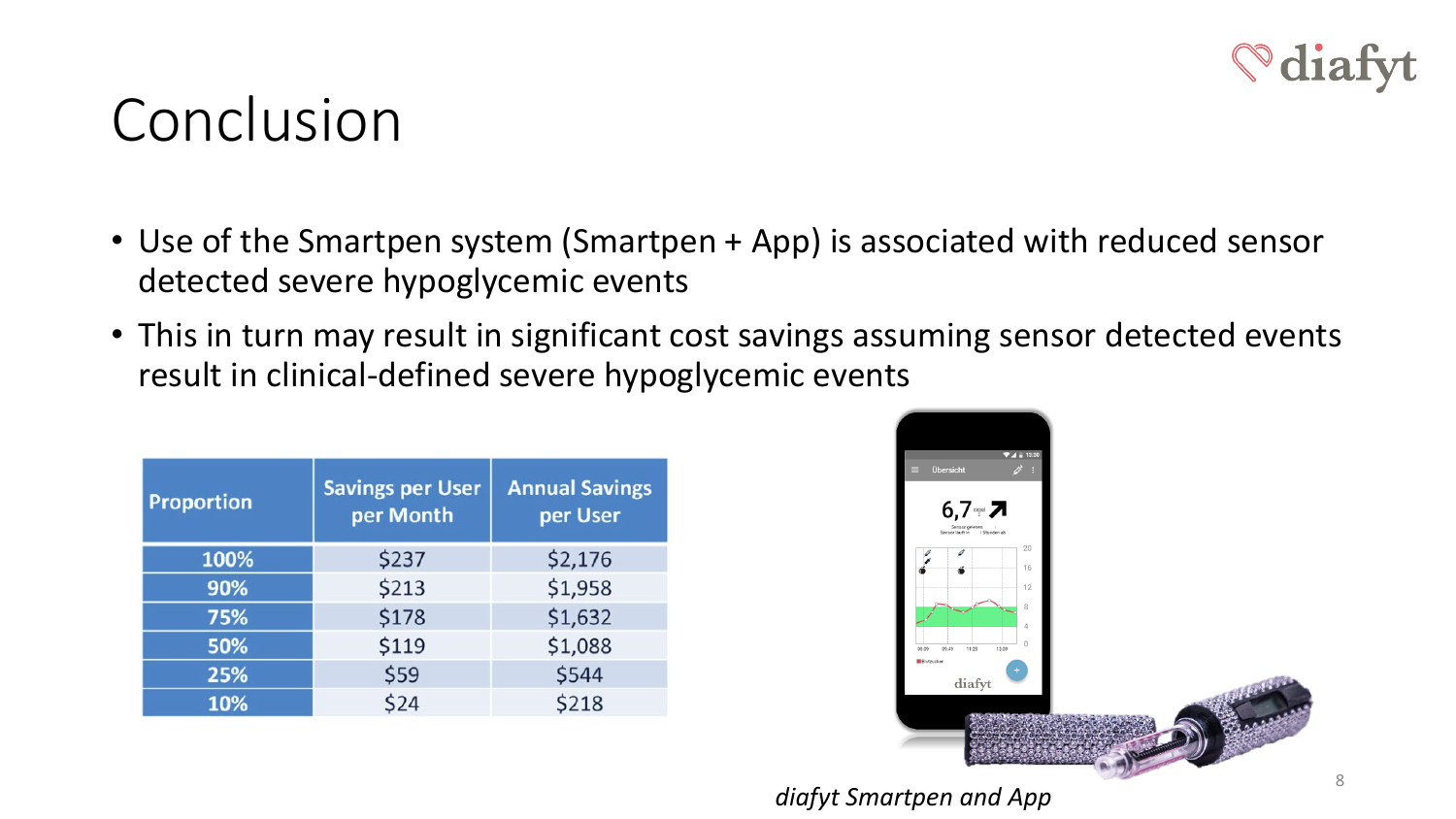

# unlike other Insulinpens in the market ..

- The diafyt smartpen recognizes the user's handling,
- warns the patient and corrects errors with the help of
- high-tech electronics and artificial intelligence.



*diafyt Smartpen electronics*

- BLE 5.2 (new wireless technology)
- digital sensors (very accurate)
- ultra low power design (over 1 year battery life)
- Apple FindMy technology build in (never lose your pen)
- AI in AWS, open source API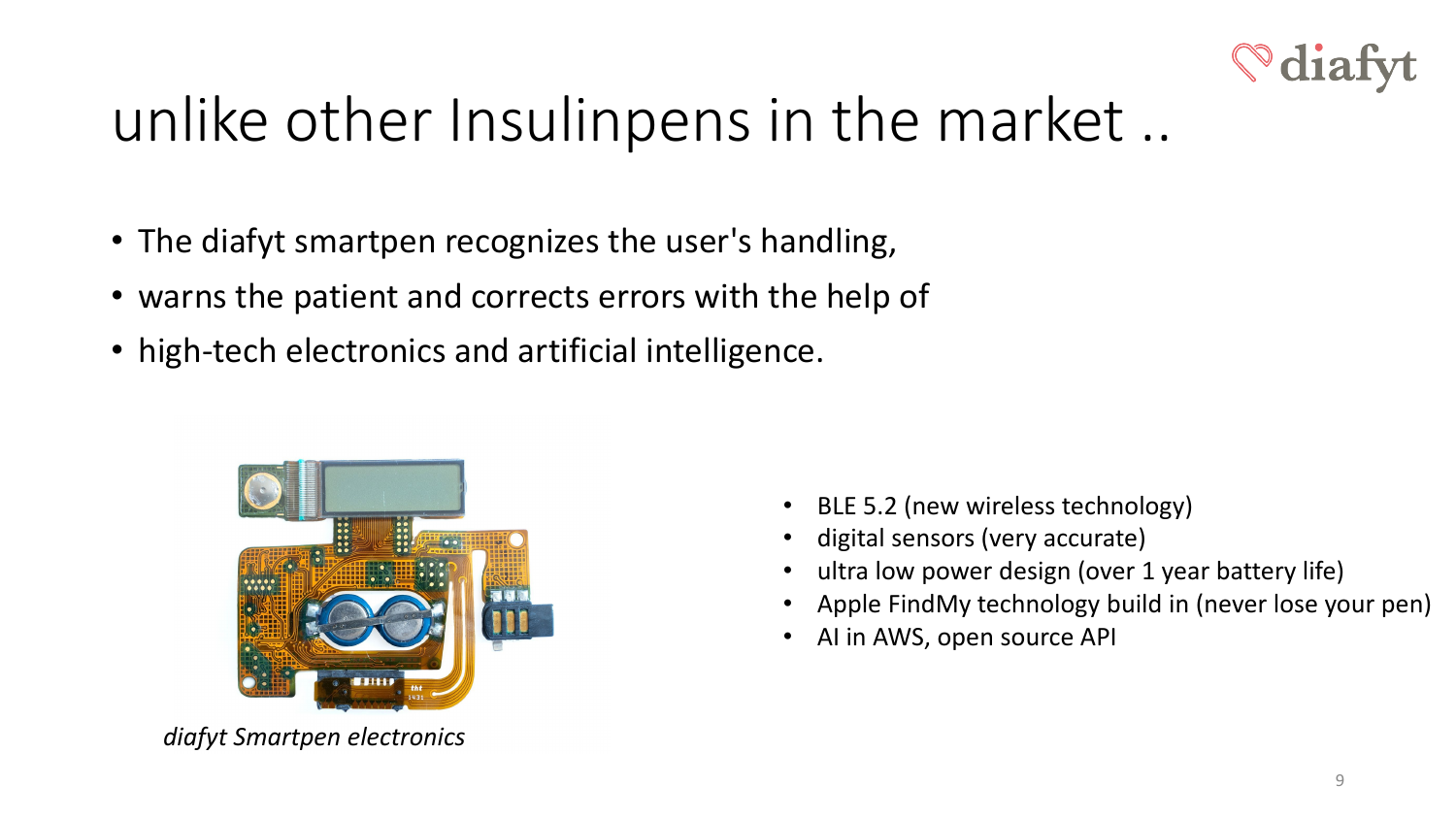

### **Traction**

- diafyt App is medical certified and received the CE mark for the distribution the EU
- diafyt App is released to market in the EU
- acquired 100 patients in its first year
- diafyt Smartpen has TRL9, is medical pre-certified, patented